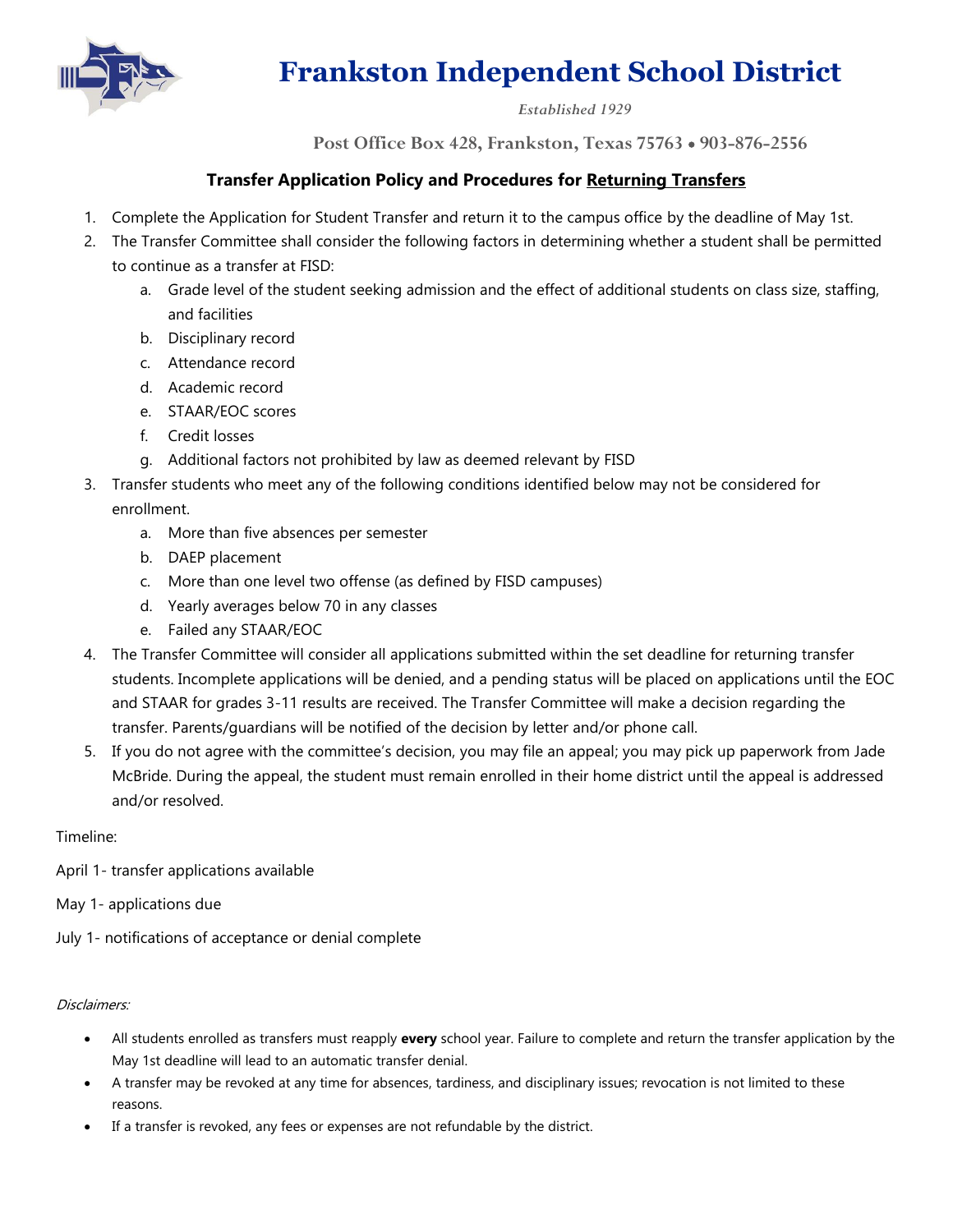

### *Established 1929*

**Post Office Box 428, Frankston, Texas 75763** • **903-876-2556**

### **Transfer Application Policy and Procedures for New Transfers**

- 1. Complete the Application for Student Transfer and return it to the campus office.
- 2. Include the following from the school the student is currently attending:
	- a. Attendance record
	- b. Report card
	- c. Disciplinary information
	- d. Standardized test scores
- 3. The Transfer Committee shall consider the following factors in determining whether a student shall be permitted to continue as a transfer at FISD:
	- a. Grade level of the student seeking admission and the effect of additional students on class size, staffing, and facilities
	- b. Disciplinary record
	- c. Attendance record
	- d. Academic record
	- e. STAAR/EOC scores
	- f. Credit losses
	- g. Additional factors not prohibited by law as deemed relevant by FISD
- 4. Transfer students who meet any of the following conditions identified below may not be considered for enrollment.
	- a. More than five absences per semester
	- b. DAEP placement
	- c. More than one level two offense (as defined by FISD campuses)
	- d. Yearly averages below 70 in any classes
	- e. Failed any STAAR/EOC
- 5. The Transfer Committee will consider all applications submitted within the set deadline for returning transfer students. Incomplete applications will be denied, and a pending status will be placed on applications until the EOC and STAAR for grades 3-11 results are received. The Transfer Committee will make a decision regarding the transfer. Parents/guardians will be notified of the decision by letter and/or phone call.
- 6. If you do not agree with the committee's decision, you may file an appeal; you may pick up paperwork from Jade McBride. During the appeal, the student must remain enrolled in their home district until the appeal is addressed and/or resolved.

#### Disclaimers:

- All students enrolled as transfers must reapply **every** school year. Failure to complete and return the transfer application by the May 1st deadline will lead to an automatic transfer denial.
- A transfer may be revoked at any time for absences, tardiness, and disciplinary issues; revocation is not limited to these reasons.
- If a transfer is revoked, any fees or expenses are not refundable by the district.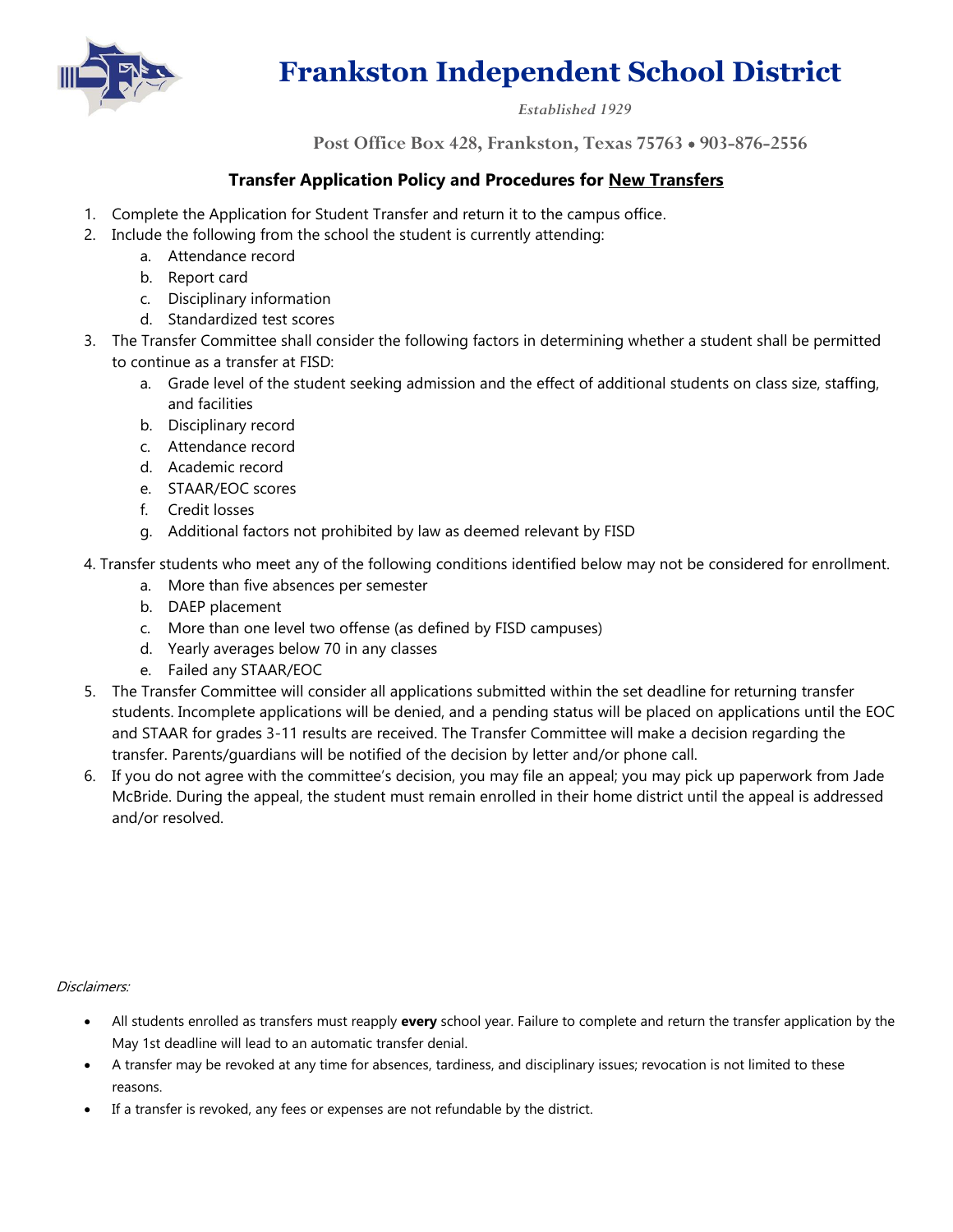

*Established 1929*

**Post Office Box 428, Frankston, Texas 75763** • **903-876-2556**

### **Application for Student Transfer**

| Date of Application: ______________                                                          |                               | School Year: ______________              |                                                                                                                                                                                                           |
|----------------------------------------------------------------------------------------------|-------------------------------|------------------------------------------|-----------------------------------------------------------------------------------------------------------------------------------------------------------------------------------------------------------|
|                                                                                              |                               |                                          |                                                                                                                                                                                                           |
| Student Date of Birth: _________________________                                             |                               |                                          |                                                                                                                                                                                                           |
|                                                                                              |                               |                                          | Name of school district currently attending: ___________________________________                                                                                                                          |
|                                                                                              |                               |                                          |                                                                                                                                                                                                           |
|                                                                                              |                               |                                          |                                                                                                                                                                                                           |
|                                                                                              |                               |                                          |                                                                                                                                                                                                           |
|                                                                                              |                               |                                          |                                                                                                                                                                                                           |
|                                                                                              |                               |                                          |                                                                                                                                                                                                           |
|                                                                                              |                               |                                          |                                                                                                                                                                                                           |
| <b>Student is enrolled in:</b>                                                               |                               |                                          |                                                                                                                                                                                                           |
|                                                                                              |                               | public school private school bome school | charter school/academy                                                                                                                                                                                    |
| Grades successfully completed: ________________                                              |                               |                                          |                                                                                                                                                                                                           |
| The student is/has been enrolled in:                                                         |                               |                                          |                                                                                                                                                                                                           |
|                                                                                              | Special Education Section 504 |                                          | Bilingual/ESL Gifted & Talented                                                                                                                                                                           |
| expulsion from any school district, charter school, private or parochial school, or academy? |                               |                                          | Has the student engaged in conduct or misbehavior within the preceding year that has resulted in<br>admittance to a disciplinary alternative education program (DAEP/JJ) outside the regular classroom or |
| Yes<br>No                                                                                    |                               |                                          |                                                                                                                                                                                                           |
|                                                                                              |                               |                                          |                                                                                                                                                                                                           |
|                                                                                              |                               |                                          |                                                                                                                                                                                                           |
|                                                                                              |                               |                                          |                                                                                                                                                                                                           |

**Duration of removal:**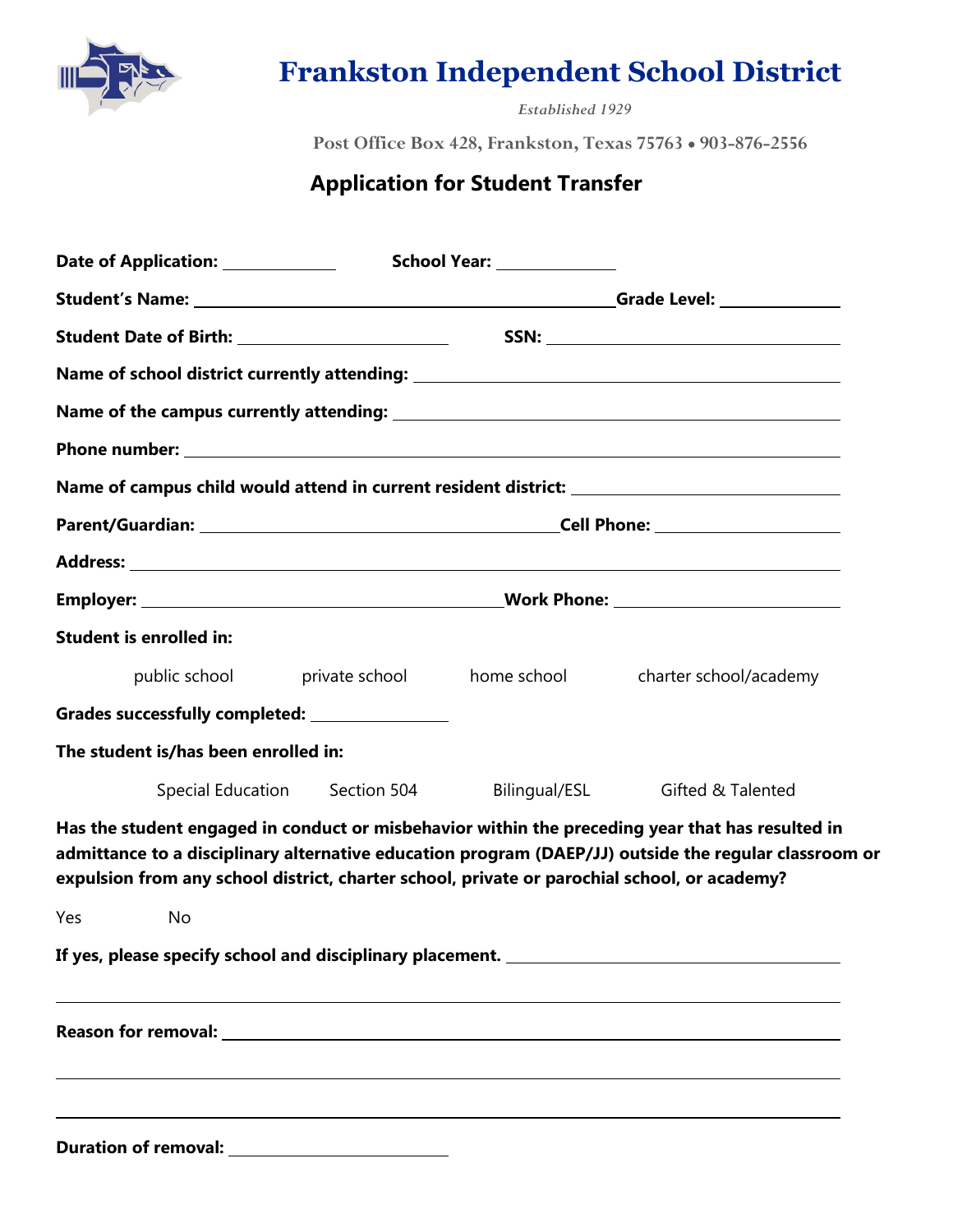

*Established 1929*

**Post Office Box 428, Frankston, Texas 75763** • **903-876-2556**

| Is the student on probation, conditional release, or information adjudication from a juvenile court for |  |
|---------------------------------------------------------------------------------------------------------|--|
| engaging in delinquent conduct or conduct in need of supervision? Yes                                   |  |

**Is the student on probation or other conditional release for conviction of a criminal offense?**

Yes No

**Has any official, administrator, or director of the school from which the student is transferring communicated to you that the student would not be permitted to return to the school the following academic year?** Yes No

Are state-required vaccinations for the student complete and current? Yes No

### **AFFIRMATION**

I understand that making a false statement in this document, or any other document, for the purpose of school enrollment is a criminal offense under Section §37.10 of the Texas Penal Code and could subject me to imprisonment for up to two years and/or a fine up to \$10,000. I further understand that enrollment of a child under false documents is a violation of Section §25.001 of the Texas Education Code and subjects me to liability under Texas law for the greater of these amounts: the maximum tuition permitted by law or the cost per student budgeted by the district for maintenance and operation expense.

**Parent/Guardian Signature: Date: Date: Date: Date: Date: Date: Date: Date: Date: Date: Date: Date: Date: Date: Date: Date: Date: Date: Date: Date: Date: Date: Date: Date:**

| Date: |  |
|-------|--|
|       |  |

| To Be Completed by FISD:          |       |
|-----------------------------------|-------|
| Student is approved for transfer. |       |
| Student is denied for transfer.   |       |
|                                   |       |
|                                   |       |
|                                   | Date: |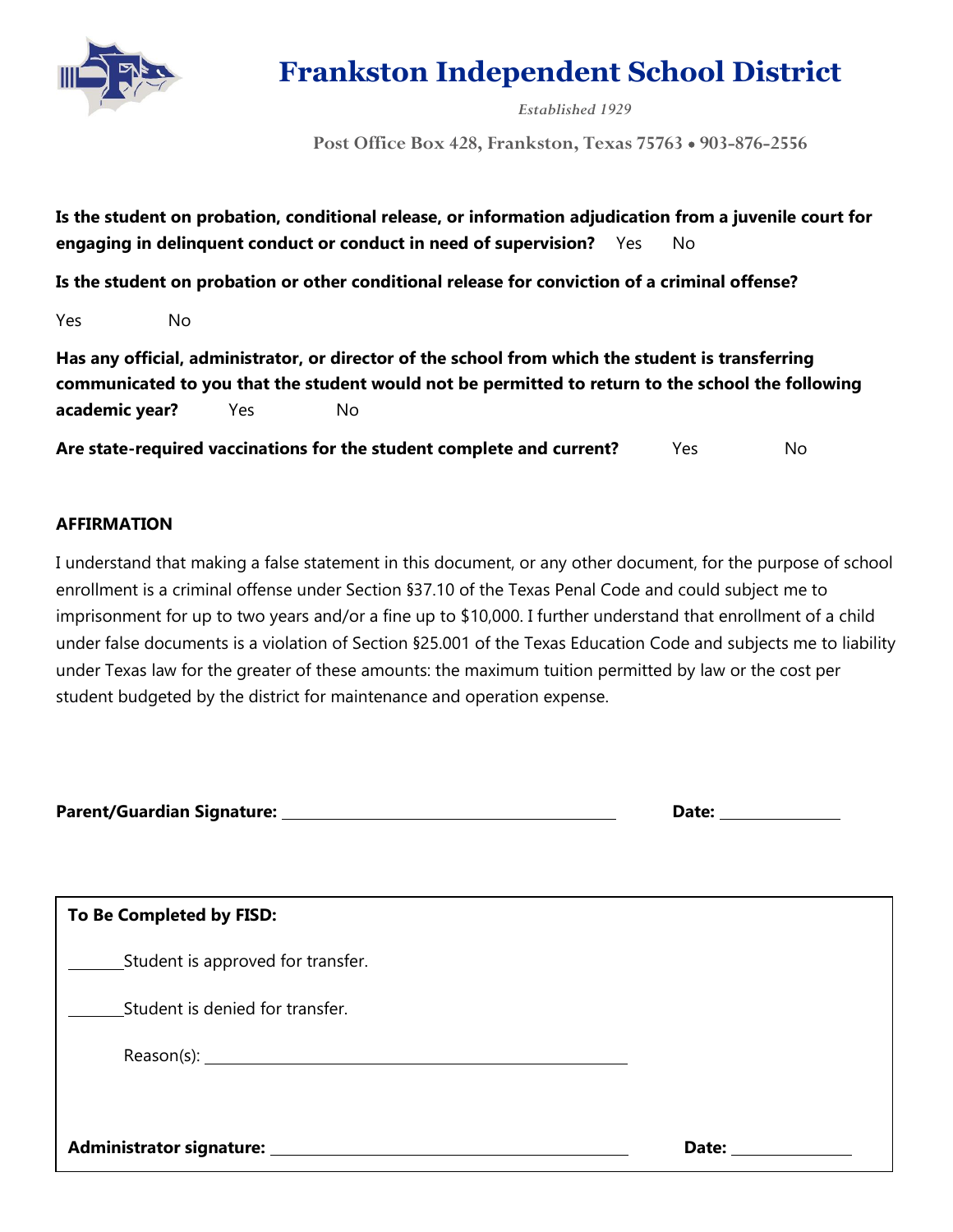

#### *Established 1929*

**Post Office Box 428, Frankston, Texas 75763** • **903-876-2556**

### **Solicitud de transferencia y procedimientos para estudiantes**

- 1. Complete la Solicitud de Transferencia de Estudiantes y devuélvala a la oficina de la escuela antes del 1 de mayo.
- 2. El Comité de Transferencia considerará los siguientes factores para determinar si a un estudiante se le permitirá continuar como transferencia en FISD:
	- a) Nivel de grado del estudiante que busca admisión y el efecto de los estudiantes adicionales en el tamaño de la clase, el personal y las instalaciones
	- b) Expediente disciplinario
	- c) Récord de asistencia
	- d) Expediente académico
	- e) Calificación STAAR/EOC
	- f) Crédito de curso
	- g) Factores adicionales no prohibidos por la ley según lo considere relevante el distrito
- 3. Los estudiantes solicitando transferir al distrito que tengan cualquiera de las siguientes condiciones no serán considerados para la inscripción.
	- a) Más de cinco ausencias por semestre
	- b) Asistió a un programa de DAEP
	- c) Más de una ofensa de nivel dos (según lo definido por los campus de FISD)
	- d) Promedios menos de 70 en cualquier clase
	- e) Reprobó un examen STAAR/EOC
- 4. El Comité de Transferencia considerará todas las solicitudes presentadas dentro del plazo establecido para el regreso de los estudiantes. Las solicitudes incompletas serán negadas, y serán hasta que recibamos los resultados del EOC y STAAR para los grados 3-11. Después el Comité de Transferencia tomará una decisión con respecto a la transferencia. Los padres/tutores serán notificados de la decisión por carta y/o llamada telefónica.
- 5. Si no está de acuerdo con la decisión del comité, puede presentar una apelación; puede recoger la solicitud de Jade McBride. Durante la apelación, el estudiante debe permanecer inscrito en su distrito de origen hasta que se aborde y/o resuelva la apelación.

Fechas Importantes:

- 1 de abril- solicitudes de transferencia disponibles
- 1 de mayo- ultimo día para entregar solicitudes

1 de julio- notificaciones de solicitudes aprobadas o negadas

#### *Renuncias:*

- 1. Todos los estudiantes inscritos como transferencias deben completar una solicitud **cada** año escolar. Si no se completa y devuelve la solicitud de transferencia antes del 1 de mayo, se negará automática la de la solicitud.
- 2. Una transferencia puede ser negada en cualquier momento por ausencias, tardanza y problemas disciplinarios; negar una solicitud no es limitada por las razones mencionadas anterior mente.
- 3. Si se niega una transferencia, gastos no serán reembolsables por el distrito.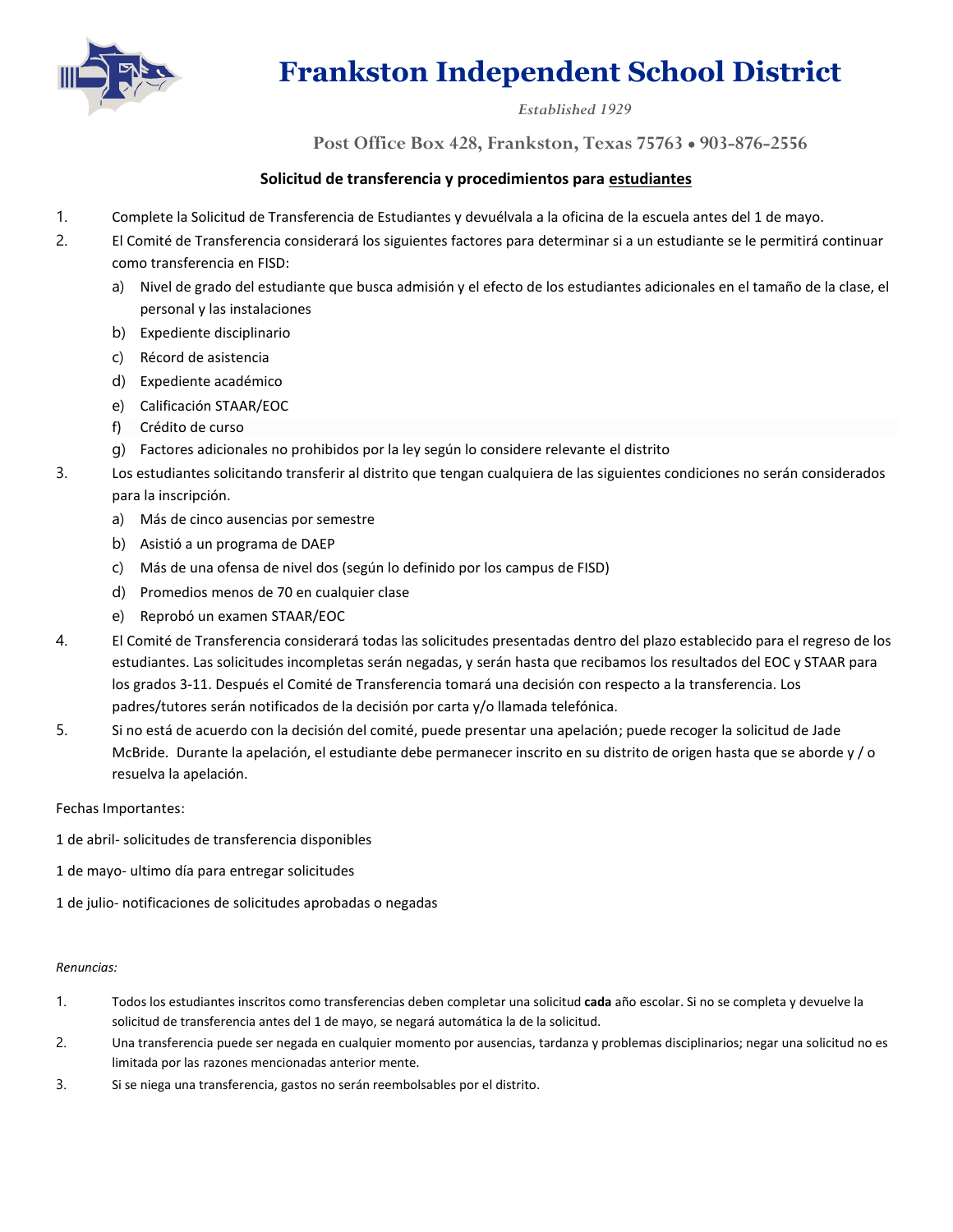

### *Established 1929*

**Post Office Box 428, Frankston, Texas 75763** • **903-876-2556**

### **Solicitud de transferencia y procedimientos para nuevos estudiantes**

- 1. Complete la Solicitud de Transferencia de Estudiantes y devuélvala a la oficina del campus.
- 2. Incluya lo siguiente de la escuela a la cual el estudiante asiste actualmente:
	- a) Récord de asistencia
	- b) Boleta de calificaciones
	- c) Información disciplinaria
	- d) Calificación STAAR/EOC
- 3. El Comité de Transferencia considerará los siguientes factores para determinar si a un estudiante se le permitirá continuar como transferencia en FISD:
	- a) Nivel de grado del estudiante que busca admisión y el efecto de los estudiantes adicionales en el tamaño de la clase, el personal y las instalaciones
	- b) Expediente disciplinario
	- c) Récord de asistencia
	- d) Expediente académico
	- e) Calificación STAAR/EOC
	- f) Crédito de curso
	- g) Factores adicionales no prohibidos por la ley según lo considere relevante el distrito
- 4. Los estudiantes solicitando transferir al distrito que tengan cualquiera de las siguientes condiciones no serán considerados para la inscripción.
	- a) Más de cinco ausencias por semestre
	- b) Asistió a un programa de DAEP
	- c) Más de una ofensa de nivel dos (según lo definido por los campus de FISD)
	- d) Promedios menos de 70 en cualquier clase
	- e) Reprobó cualquier examen STAAR/EOC
- 5. El Comité de Transferencia considerará todas las solicitudes presentadas dentro del plazo establecido para el regreso de los estudiantes. Las solicitudes incompletas serán negadas, y serán hasta que recibamos los resultados del EOC y STAAR para los grados 3-11. Después el Comité de Transferencia tomará una decisión con respecto a la transferencia. Los padres/tutores serán notificados de la decisión por carta y/o llamada telefónica.
- 6. Si no está de acuerdo con la decisión del comité, puede presentar una apelación; puede recoger la solicitud de Jade McBride. Durante la apelación, el estudiante debe permanecer inscrito en su distrito de origen hasta que se aborde y / o resuelva la apelación.

#### *Renuncias:*

- 4. Todos los estudiantes inscritos como transferencias deben completar una solicitud **cada** año escolar. Si no se completa y devuelve la solicitud de transferencia antes del 1 de mayo, se negará automática la de la solicitud.
- 5. Una transferencia puede ser negada en cualquier momento por ausencias, tardanza y problemas disciplinarios; negar una solicitud no es limitada por las razones mencionadas anterior mente.
- 6. Si se niega una transferencia, gastos no serán reembolsables por el distrito.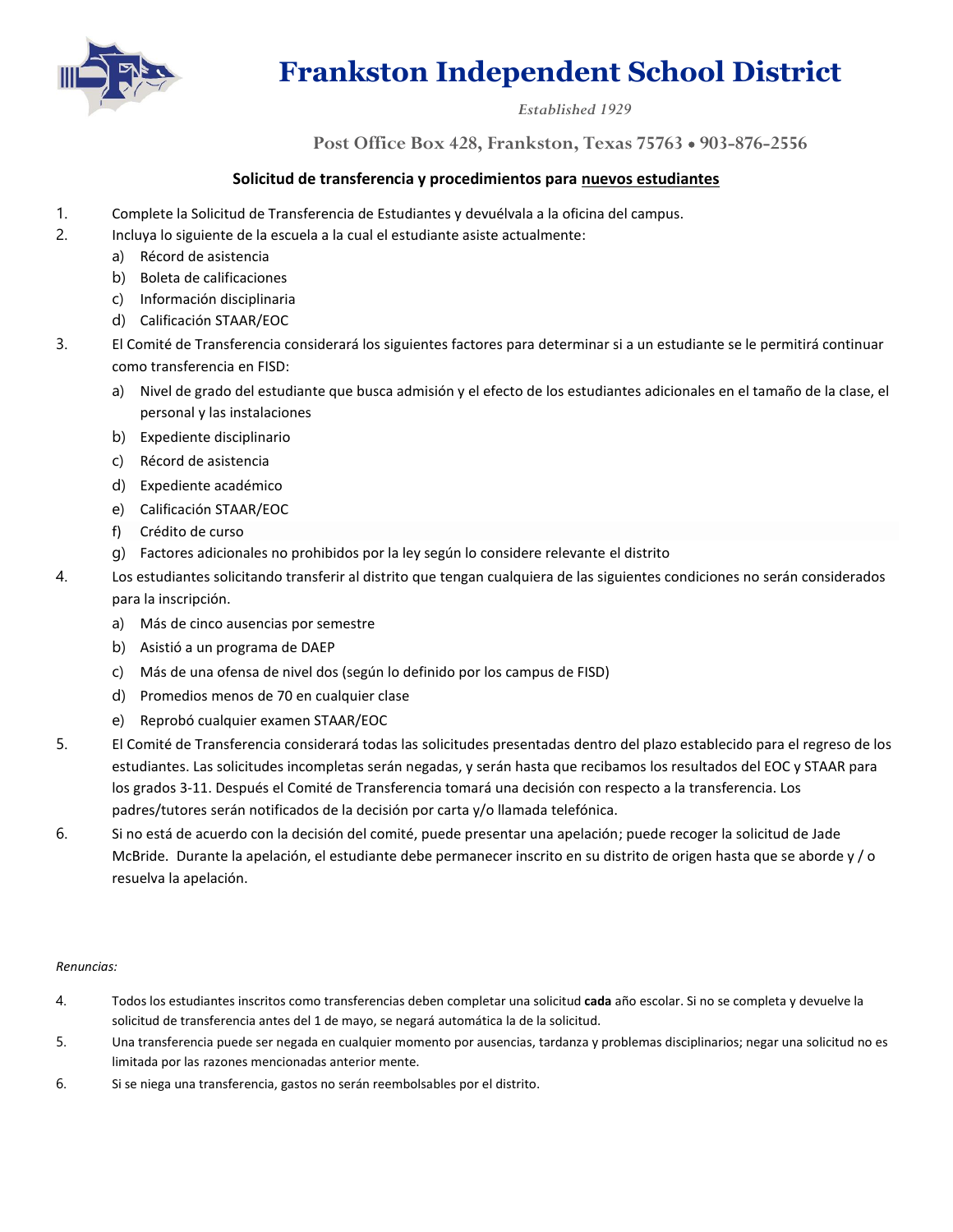

*Established 1929*

**Post Office Box 428, Frankston, Texas 75763** • **903-876-2556**

### **Solicitud de transferencia de estudiantes**

|                                           |                 |     | Año Escolar: _________________                                                                                                                                                                                                                                                                                                  |                            |    |  |
|-------------------------------------------|-----------------|-----|---------------------------------------------------------------------------------------------------------------------------------------------------------------------------------------------------------------------------------------------------------------------------------------------------------------------------------|----------------------------|----|--|
|                                           |                 |     |                                                                                                                                                                                                                                                                                                                                 |                            |    |  |
|                                           |                 |     |                                                                                                                                                                                                                                                                                                                                 |                            |    |  |
|                                           |                 |     |                                                                                                                                                                                                                                                                                                                                 |                            |    |  |
|                                           |                 |     |                                                                                                                                                                                                                                                                                                                                 |                            |    |  |
|                                           |                 |     |                                                                                                                                                                                                                                                                                                                                 |                            |    |  |
|                                           |                 |     | Nombre del niño del campus que asistiría en el distrito residente actual:<br>Nombre del niño del campus que asistiría en el distrito residente actual:                                                                                                                                                                          |                            |    |  |
|                                           |                 |     |                                                                                                                                                                                                                                                                                                                                 |                            |    |  |
|                                           |                 |     |                                                                                                                                                                                                                                                                                                                                 |                            |    |  |
|                                           |                 |     |                                                                                                                                                                                                                                                                                                                                 |                            |    |  |
| El estudiante está inscrito en:           |                 |     |                                                                                                                                                                                                                                                                                                                                 |                            |    |  |
| escuela pública                           | escuela privada |     | escuela en el hogar                                                                                                                                                                                                                                                                                                             | escuela escolares/academia |    |  |
| Grado del estudiante: ________________    |                 |     |                                                                                                                                                                                                                                                                                                                                 |                            |    |  |
| El estudiante está / ha sido inscrito en: |                 |     |                                                                                                                                                                                                                                                                                                                                 |                            |    |  |
| Sección de Educación Especial             |                 | 504 | Bilingual/ESL                                                                                                                                                                                                                                                                                                                   | Dotados y talentosos       |    |  |
|                                           |                 |     | ¿El estudiante ha tenido en una conducta o mal comportamiento dentro del año anterior que ha resultado en la<br>admisión a un programa de educación alternativa disciplinaria (DAEP / JJ) fuera de la clase regular o la expulsión de<br>cualquier distrito escolar, escuela chárter, escuela privada o parroquial, o academia? | Sí                         | No |  |
|                                           |                 |     | En caso afirmativo, especifique la escuela y la colocación disciplinaria. La produzionale establece establece                                                                                                                                                                                                                   |                            |    |  |
|                                           |                 |     |                                                                                                                                                                                                                                                                                                                                 |                            |    |  |
|                                           |                 |     |                                                                                                                                                                                                                                                                                                                                 |                            |    |  |
| Duración de la expulsión:                 |                 |     |                                                                                                                                                                                                                                                                                                                                 |                            |    |  |